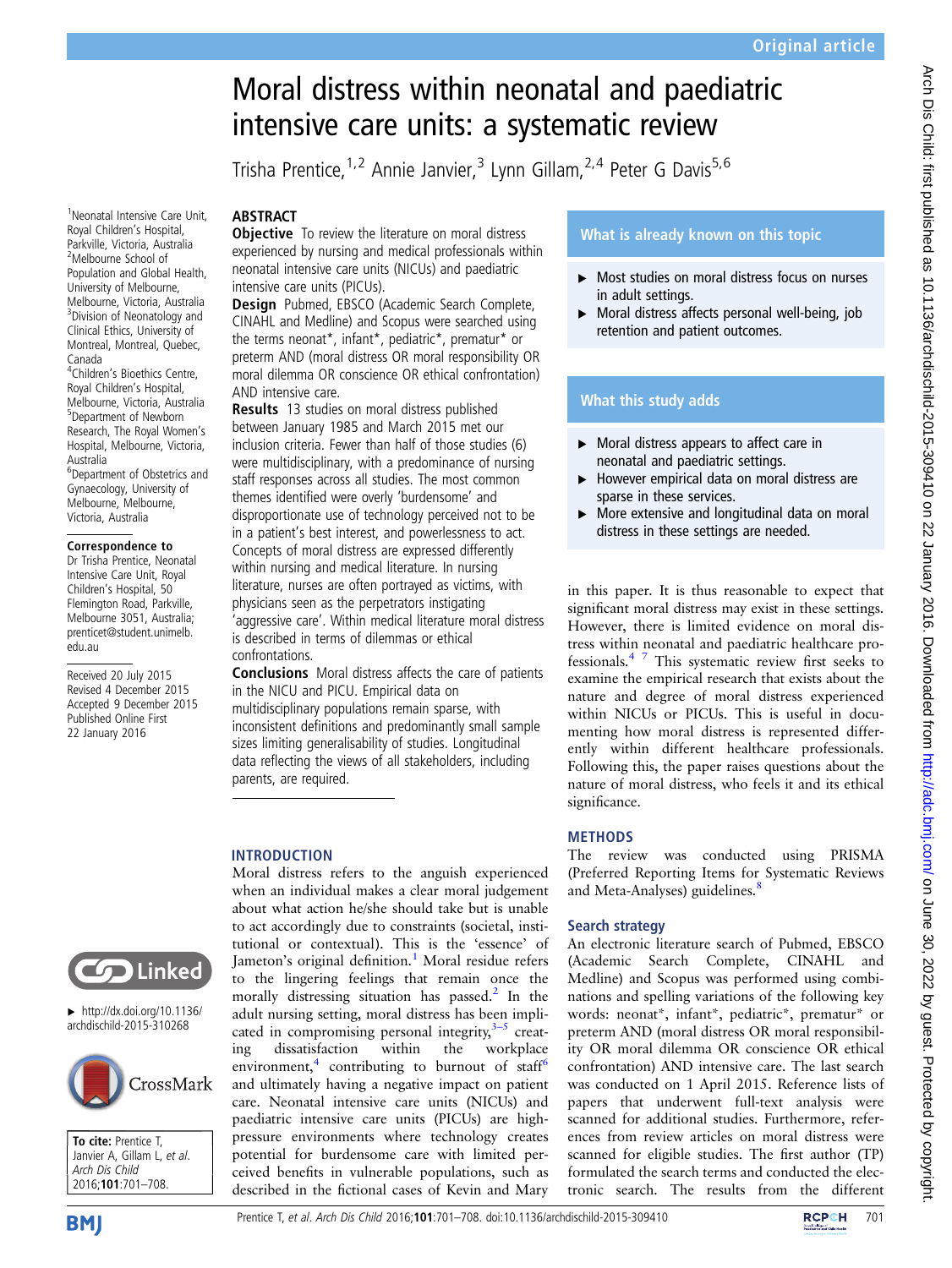## Case 1

Kevin, a preterm baby born at 23 weeks gestation, develops severe necrotising enterocolitis at 2 weeks of age. Additionally, Kevin has severe lung disease and is dependent on a ventilator for survival. He is taken to theatre where the surgeons declare that there is no viable gut left. Despite being informed of the poor prognosis, the parents refuse the recommendation for redirection of care to comfort care.

## Case 2

Mary, a 2-year-old child, suffers profound hypoxic ischaemic encephalopathy after near-drowning. Both the brain MRI and clinical examination are consistent with an extensive brain injury that will result in profound disability should she survive. Additionally, Mary is suffering from multiorgan failure, including renal failure, due to the significant hypoxic insult. The medical team have counselled the family that redirection to comfort care is in Mary's best interest, due to the extensive brain and kidney damage. The parents are initially in agreement. However shortly after a nephrology consultant speaks to them about dialysis, they change their mind and want to continue 'full active management' for their daughter.

databases were merged and duplicates removed. Argument-based literature, editorials, commentaries, dissertations, letters and opinion pieces were excluded. Articles were limited to those published after 1984—the year the term 'moral distress' was first coined by Jameton.<sup>[1](#page-7-0)</sup> Studies were limited to those performed in an industrialised country setting and written in English. The term moral distress carries multiple meanings, is applied predominantly in nursing literature and is often conflated with other terms such as 'moral dilemma'. The authors were therefore careful to avoid inadvertently excluding articles based on titles alone where the concept of moral distress was expressed throughout the article. A large number of key words were therefore used, but only articles on the specific topic of moral distress, using the definition used in the introduction, were analysed. Articles were additionally limited to the perspectives of healthcare providers. Intervention studies to address moral distress were also excluded from the primary analysis as they assumed a particular framework of moral distress and did not add to knowledge on the nature or intensity of moral distress. Institutional reviews were excluded if there were insufficient details to enable subanalysis of paediatric or neonatal cohorts. The last author (PGD) reviewed the search strategy, the abstracts and full text articles. Where there was doubt over the inclusion/exclusion of an article, all authors discussed the issues until consensus was reached.

#### RESULTS

Two authors (TP and PGD) reviewed 26 full text articles. Of these, 13 met the inclusion criteria (see figure 1). A number of institutional reviews which included data from NICUs and PICUs were excluded where subanalysis of these groups was not provided. This included one of the largest studies by Whitehead et al,<sup>[9](#page-7-0)</sup> who interviewed 592 healthcare professionals from one large centre in the USA. Moral distress was present in all professionals with the greatest distress present in those involved in direct patient care. Given the limited number of studies, articles were not excluded on the basis of quality alone; however, the Critical Appraisal Skills Programme  $(CASP)^{10}$  $(CASP)^{10}$  $(CASP)^{10}$  was used to review the quality of the included studies.



Figure 1 Literature review process.

# Methodological characteristics of studies

The methodological characteristics and findings are summarised in [table 1.](#page-2-0)

Six of the studies were multidisciplinary (involving at least two professions, including one study surveying medical students). Nursing is the most represented profession, reflecting the origins of moral distress theory as well as the relatively high ratio of nursing staff to other health professionals within a healthcare team. Five studies had a sample size of fewer than 30 interviews. Two of the included studies were secondary analyses where the initial surveys or focus groups did not set out to address moral distress, potentially limiting their scope. Five of the studies used a version of Corley's Moral Distress Scale (MDS).

Common themes represented included disproportionate care, 'aggressive' use of technology, powerlessness, and communication around life and death issues. Interestingly, moral distress is generally reported as occurring because a provider feels she/he is 'doing too much', as illustrated by the cases of Kevin and Mary. The converse is rarely reported as causing moral distress, for example, deciding for palliative care in the face of uncertainty. Concepts of moral distress are expressed differently within nursing and medical literature. In nursing literature, emphasis was often placed on the emotional or psychological component of moral distress. Nurses express a 'voicelessness' and 'powerlessness' within the constraints of the medical hierarchy. In contrast moral distress is described in terms of dilemmas or ethical confrontations within medical literature, considering questions such as: How, and by whom should decisions be made for children like Kevin and Mary? When is death more favourable than disability? How should these considerations be communicated to parents? More recently literature has examined the ethical climate of the unit and the interactions of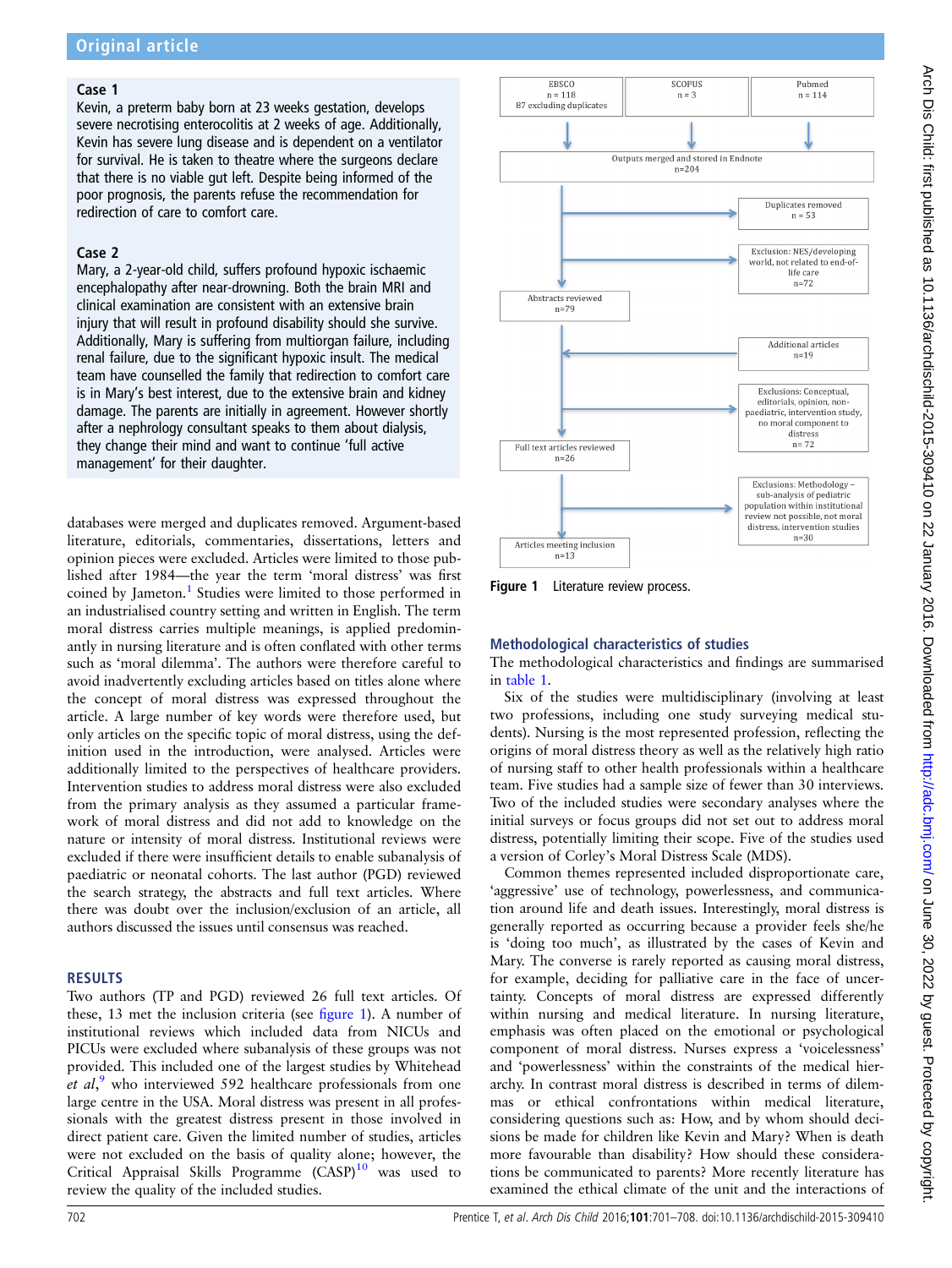<span id="page-2-0"></span>

| Author                           | Country    | <b>Target participants</b>                                                                                                                                                                                                                                                                                                                                                                                                      | No.                                      | Methodology                                                                                                                                                         | Aims                                                                                                                                                                                                                                                                                                                                                                                                                                                                 | <b>Outcomes</b>                                                                                                                                                                                                                                                                                                                                                                       | <b>Themes</b>                                                                                                                                                      | <b>Limitations</b>                                                                                                                                                                                                                                                            | <b>Recommendations</b>                                                                                                                                                                                                                                                                                                |
|----------------------------------|------------|---------------------------------------------------------------------------------------------------------------------------------------------------------------------------------------------------------------------------------------------------------------------------------------------------------------------------------------------------------------------------------------------------------------------------------|------------------------------------------|---------------------------------------------------------------------------------------------------------------------------------------------------------------------|----------------------------------------------------------------------------------------------------------------------------------------------------------------------------------------------------------------------------------------------------------------------------------------------------------------------------------------------------------------------------------------------------------------------------------------------------------------------|---------------------------------------------------------------------------------------------------------------------------------------------------------------------------------------------------------------------------------------------------------------------------------------------------------------------------------------------------------------------------------------|--------------------------------------------------------------------------------------------------------------------------------------------------------------------|-------------------------------------------------------------------------------------------------------------------------------------------------------------------------------------------------------------------------------------------------------------------------------|-----------------------------------------------------------------------------------------------------------------------------------------------------------------------------------------------------------------------------------------------------------------------------------------------------------------------|
| Hefferman<br>et al <sup>14</sup> | <b>USA</b> | NICU staff<br>$\blacktriangleright$ Nurses-initial<br>survey<br>• Nurses-second<br>survey<br>$\blacktriangleright$ Neonatologists<br>$\blacktriangleright$ Respiratory care<br>supervisor<br>$\blacktriangleright$ Advanced practice<br>nurses (Level III<br>NICU)                                                                                                                                                              | 98<br>24<br>67<br>3<br>$\mathbf{1}$<br>3 | Two qualitative<br>surveys-<br>convenience sample<br>-spaced two<br>months apart                                                                                    | $\blacktriangleright$ To explore ethical<br>dilemmas healthcare<br>professionals faced and<br>describe the impact, if<br>any, such dilemmas had<br>on their care or sense of<br>self as healthcare<br>providers<br>$\blacktriangleright$ Explore whether<br>dilemmas elicit moral<br>distress                                                                                                                                                                        | $\blacktriangleright$ Expressed moral distress<br>raises more questions<br>regarding resuscitation and<br>treatment of infants born at<br>'edge of viability'<br>Difficult dilemmas can bring<br>about moral distress in<br>healthcare professionals                                                                                                                                  | $\blacktriangleright$ Advancing<br>technology<br>> Disproportionate<br>care<br>$\blacktriangleright$ Medical<br>hierarchy<br>$\blacktriangleright$ Decision-making | Survey sought 'ethical<br>dilemmas' and the term<br>was used interchangeably<br>with moral distress<br>$\blacktriangleright$ Initial survey results<br>made available to all<br>staff prior to second<br>survey<br>> Unknown response rate<br>Unclear aims and<br>methodology | Those experiencing moral<br>distress need to 'be given<br>a voice' in the<br>decision-making process                                                                                                                                                                                                                  |
| Solomon<br>et al <sup>11</sup>   | <b>USA</b> | Multidisciplinary<br>paediatric staff in<br>PICUs, medical,<br>surgical or<br>haematology/oncology<br>units.<br>Overall response rate<br>64% (54%-71% across<br>sites)<br>$\blacktriangleright$ attending<br>physicians<br>- PICU attending<br>physicians<br>'house officers'<br>$\blacktriangleright$<br>$\blacktriangleright$ nurses<br>- PICU nurses<br>(3 Children's<br>hospitals and 4<br>general hospitals<br>with PICUs) | 781<br>209<br>25<br>116<br>456<br>267    | Quantitative<br>$\blacktriangleright$<br>questionnaire,<br>population based<br>Based on the<br><b>Decisions Near</b><br>the End of Life<br>Institutional<br>profile | $\blacktriangleright$ To determine the extent<br>to which a variety of<br>healthcare professionals<br>are in agreement with<br>one another and with<br>published ethical<br>recommendations<br>regarding the<br>withholding and<br>withdrawing of<br>life-sustaining therapies<br>and the role of parents in<br>end-of-life<br>decision-making<br>To determine the extent<br>to which healthcare<br>professionals are<br>concerned with problems<br>of overtreatment | $\triangleright$ 80% of critical care<br>physicians and 69% of critical<br>care nurses reported acting<br>against their conscience and<br>'saving children who should<br>not be saved'<br>$\blacktriangleright$ 56% of critical care<br>physicians and 32% of critical<br>care nurses reported feeling<br>that sometimes the treatment<br>they offer children is overly<br>burdensome | $\blacktriangleright$ Conscience<br>Burdensome care<br>$\blacktriangleright$                                                                                       | $\triangleright$ 64% response rate<br>Did not have a<br>$\blacksquare$<br>probability-based sample<br>of institutions<br>Healthcare professionals<br>working solely in<br>neonates were excluded                                                                              | • More research on<br>regard for the<br>dead-donor rule<br>$\blacktriangleright$ More ethics education<br>required<br>More interdisciplinary<br>and cross-subspecialty<br>discussion of inherently<br>complex and stressful<br>paediatric end-of-life<br>cases                                                        |
| Janvier<br>et al <sup>12</sup>   | Canada     | Nurses,<br>$\blacktriangleright$<br>Residents<br>ы<br>(University centre,<br>high-risk obstetric<br>service, maternity<br>hospital NICU,<br>outborn NICU)                                                                                                                                                                                                                                                                       | 115<br>164                               | Quantitative<br>questionnaire,<br>population based                                                                                                                  | To determine the frequency<br>of ethical confrontations<br>(using a moral distress<br>definition explicitly<br>described) and factors<br>associated with increased<br>frequency                                                                                                                                                                                                                                                                                      | $\blacktriangleright$ Moral distress was<br>experienced by 35% of<br>nurses and 19% of residents<br>$\blacktriangleright$ Ethical confrontations are<br>influenced by knowledge<br>levels regarding outcomes of<br>preterm infants (more moral<br>distress when inaccurate<br>knowledge)<br>Ethical confrontations are<br>more frequent where there is<br>more cultural diversity.    | $\blacktriangleright$ Ethical<br>confrontations<br>$\blacktriangleright$ Knowledge                                                                                 | $\blacktriangleright$ Attending physicians not<br>included<br>Elimited definition of<br>ethical confrontations<br>$\triangleright$ Only examined<br>overtreatment and not<br>undertreatment<br>component of moral<br>distress                                                 | <b>Ethical confrontation</b><br>$\blacktriangleright$<br>may be unavoidable<br>and beneficial when<br>approached critically<br>and discussed as a<br>team<br>Further studies to equip<br>trainees and healthcare<br>workers with the tools<br>to examine<br>confrontations, to learn<br>from, and profit from<br>them |

Arch Dis Child: first published as 10.1136/arch Dis Dis Dis Child: Downlosded from http://adc.bm/ on June 30, 2022 by guest. Protected by copyright.

Original article

Original article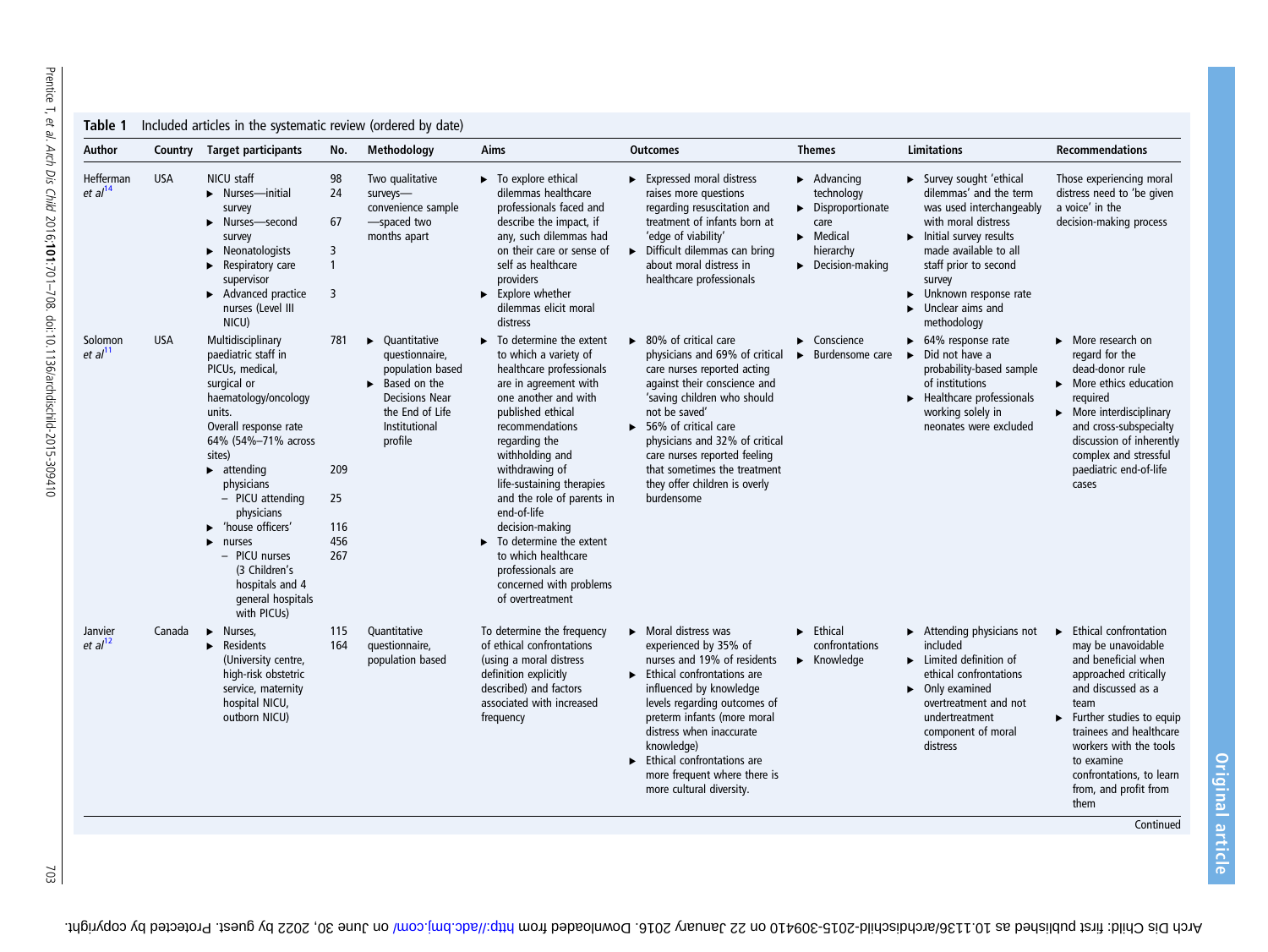| <b>Service Control</b> |  |  |
|------------------------|--|--|
|                        |  |  |
|                        |  |  |

| Author                          | Country    | <b>Target participants</b>                                                                 | No.            | Methodology                                                                                                                                                        | Aims                                                                                                                                                                                    | <b>Outcomes</b>                                                                       | <b>Themes</b>                                                                                                                                                                                   | <b>Limitations</b>                                                                                                                                                                                                                                                                          | <b>Recommendations</b>                                                                                                                                                                             |
|---------------------------------|------------|--------------------------------------------------------------------------------------------|----------------|--------------------------------------------------------------------------------------------------------------------------------------------------------------------|-----------------------------------------------------------------------------------------------------------------------------------------------------------------------------------------|---------------------------------------------------------------------------------------|-------------------------------------------------------------------------------------------------------------------------------------------------------------------------------------------------|---------------------------------------------------------------------------------------------------------------------------------------------------------------------------------------------------------------------------------------------------------------------------------------------|----------------------------------------------------------------------------------------------------------------------------------------------------------------------------------------------------|
| Catlin<br>et al <sup>27</sup>   | <b>USA</b> | Critical care nurses<br>$\blacktriangleright$ Neonatal<br>$\blacktriangleright$ Paediatric | 66<br>53<br>13 | $\blacktriangleright$ Pilot<br>$\blacktriangleright$ Mixed methods.<br>convenience<br>sample<br>$\blacktriangleright$ Multiple choice<br>and open-ended<br>surveys | To verify the clinical use of<br>their concept of<br>conscientious objection in<br>cases of moral distress                                                                              | Analysis of conscientious<br>objection use in neonatal and<br>paediatric nursing care | $\blacktriangleright$ Ambivalence<br>towards<br>technology<br>Futility<br>►<br>Powerlessness<br>Fear of<br>►<br>consequences                                                                    | $\blacktriangleright$ Defining conscientious<br>objection<br>$\blacktriangleright$ Is conscientious objection<br>merely voicing a<br>difference of opinion or<br>refusing to follow<br>through?                                                                                             | To direct research to<br>interventions 'that w<br>prevent futile care as<br>as to protect and def<br>nurses from the pain<br>powerless and partic<br>in such cases that ap<br>to harming patients' |
| Lee and<br>Dupree <sup>18</sup> | <b>USA</b> | PICU staff<br>(multidisciplinary)<br>(Single centre PICU)                                  | 29             | • Qualitative<br>descriptive study,<br>population based<br>▶ Semi-structured<br>interviews                                                                         | To describe the experiences<br>of PICU healthcare<br>professionals caring for a<br>child who dies and to<br>determine whether<br>healthcare professionals<br>experienced moral distress | Grief was more prominent as a<br>response than moral distress                         | $\blacktriangleright$ Communication<br>$\blacktriangleright$ Accommodating<br>wishes of others<br>$\blacktriangleright$ Ambiguity about<br>technology use<br>Grief<br>▶<br>Emotional<br>support | Interviewed until<br>saturation of themes but<br>small sample of 8<br>patients<br>$\blacktriangleright$ Enrolled after deaths; ?<br>appropriate timing<br>$\blacktriangleright$ Greater moral distress<br>associated with patients<br>that are thought to have<br>received disproportionate | $\blacktriangleright$ Communication;<br>interventions to<br>improve availabil<br>physicians to par<br><b>Emotional suppo</b><br>►<br>staff                                                         |

To direct research towards interventions 'that will tion Original article

**Original article** 

**Continued** 

|                                 |            | $\blacktriangleright$ Paediatric                                                                                                                 | 13                  | convenience<br>sample<br>Multiple choice<br>and open-ended<br>surveys                                                                                                                                                         | conscientious objection in<br>cases of moral distress                                                                                                                                   | paediatric nursing care                                                                                                                                                                                                                                                                                                            | technology<br>Futility<br>Powerlessness<br>Fear of<br>consequences                                                                                                                                        | $\blacktriangleright$ Is conscientious objection<br>merely voicing a<br>difference of opinion or<br>refusing to follow<br>through?                                                                                                                                                                  | prevent futile care as well<br>as to protect and defend<br>nurses from the pain of<br>powerless and participation<br>in such cases that appear<br>to harming patients'                                                                                           |
|---------------------------------|------------|--------------------------------------------------------------------------------------------------------------------------------------------------|---------------------|-------------------------------------------------------------------------------------------------------------------------------------------------------------------------------------------------------------------------------|-----------------------------------------------------------------------------------------------------------------------------------------------------------------------------------------|------------------------------------------------------------------------------------------------------------------------------------------------------------------------------------------------------------------------------------------------------------------------------------------------------------------------------------|-----------------------------------------------------------------------------------------------------------------------------------------------------------------------------------------------------------|-----------------------------------------------------------------------------------------------------------------------------------------------------------------------------------------------------------------------------------------------------------------------------------------------------|------------------------------------------------------------------------------------------------------------------------------------------------------------------------------------------------------------------------------------------------------------------|
| Lee and<br>Dupree <sup>18</sup> | <b>USA</b> | PICU staff<br>(multidisciplinary)<br>(Single centre PICU)                                                                                        | 29                  | Qualitative<br>▶<br>descriptive study,<br>population based<br>▶ Semi-structured<br>interviews                                                                                                                                 | To describe the experiences<br>of PICU healthcare<br>professionals caring for a<br>child who dies and to<br>determine whether<br>healthcare professionals<br>experienced moral distress | Grief was more prominent as a<br>response than moral distress                                                                                                                                                                                                                                                                      | • Communication<br>$\blacktriangleright$ Accommodating<br>wishes of others<br>$\blacktriangleright$ Ambiguity about<br>technology use<br>Grief<br>Emotional<br>support                                    | $\blacktriangleright$ Interviewed until<br>saturation of themes but<br>small sample of 8<br>patients<br>$\blacktriangleright$ Enrolled after deaths; ?<br>appropriate timing<br>Greater moral distress<br>associated with patients<br>that are thought to have<br>received disproportionate<br>care | $\blacktriangleright$ Communication;<br>interventions to<br>improve availability of<br>physicians to parents<br>$\blacktriangleright$ Emotional support for<br>staff                                                                                             |
| Cavaliere<br>et al <sup>4</sup> | <b>USA</b> | <b>RNs</b><br>n=196 (48% response<br>rate)<br>(2 level III NICUs)                                                                                | 94                  | Quantitative,<br>ы<br>descriptive,<br>correlational<br>study,<br>convenience<br>sample<br><b>MDSNPV (Moral</b><br>distress scale-<br>paediatric version)                                                                      | To describe moral distress of<br>RNs working in NICUs and<br>to identify the situations<br>associated with their moral<br>distress                                                      | Moral distress, as identified<br>by MDS was infrequent and<br>low intensity<br>$\blacktriangleright$ Mean intensity scores for top<br>10 distressing situations<br>ranged from 1.71 to 3.18<br>$\blacktriangleright$ Following family wishes to<br>continue when not in child's<br>best interest caused greatest<br>moral distress | $\blacktriangleright$ Continuing at<br>family's wishes<br>despite not 'best<br>interest' of<br>patient<br>• Powerlessness                                                                                 | $\blacktriangleright$ Analysis limited to items<br>within MDS<br>$\blacktriangleright$ Homogenous<br>demographics of nursing<br>staff                                                                                                                                                               | $\blacktriangleright$ More studies required<br>using the MDSNPV to<br>refine tool<br>$\blacktriangleright$ Exploration of more<br>heterogenous<br>populations to aid<br>generalisability                                                                         |
| McGibbon<br>et al <sup>15</sup> | Canada     | PICU nurses<br>(Paediatric hospital)                                                                                                             | 23                  | Qualitative study,<br>$\blacktriangleright$<br>theoretical<br>sampling<br>Institutional<br>ethnography<br>$\blacktriangleright$ In-depth<br>interviews,<br>participant<br>observation and<br>focus groups                     | To reformulate the nature of<br>stress in nursing with<br>attention to contextual<br>aspects of nursing                                                                                 | $\blacktriangleright$ Nurses' stress is very much<br>related to the social relations<br>of power which may lead to<br>moral distress<br>Formulations of nursing stress<br>(including moral distress)<br>must reflect the dynamics<br>between the nurse, the<br>environment and surrounding<br>relationships and hierarchies        | Emotional<br>distress<br>$\blacktriangleright$ Burden of<br>responsibility<br>$\blacktriangleright$ Constancy of<br>presence<br>Bodily caring?<br>Being mothers,<br>Þ.<br>sisters, daughters<br>and aunts | Convenience sample rather<br>than reaching saturation of<br>themes                                                                                                                                                                                                                                  | Conceptualisations of<br>nurse' stress including<br>occupational, moral<br>distress and traumatisation<br>require further<br>contexualisation                                                                                                                    |
| Lawrence <sup>21</sup>          | <b>USA</b> | RNs n=98 (14%<br>response rate)<br>$\triangleright$ NICU n=90 (8%)<br>$\blacktriangleright$ PICU n=62 (18%)<br>• MICU $n=46$ (22%)<br>$(3$ ICUs) | 28<br>7<br>11<br>10 | • Quantitative,<br>descriptive,<br>correlation study,<br>convenience<br>sample<br>$\blacktriangleright$ Demographic<br>Data Collection<br>Tool<br><b>UWES</b><br>MDS (in part)<br><b>CRPQ</b><br>$\triangleright$ RRQ in part | To examine how nurses'<br>moral distress, education<br>level and CRP related to<br>work engagement                                                                                      | $\blacktriangleright$ Negative direct relationship<br>between moral distress and<br><b>CRP.</b> Positive direct<br>relationship between CRP and<br>work engagement<br>An increase in RN education<br>is associated with increase<br>CRP (in NICU)                                                                                  | Education<br>$\blacktriangleright$ Workplace<br>engagement<br>Moral distress<br>$\triangleright$ CRP                                                                                                      | $\blacktriangleright$ 14% response rate<br>Convenience sample<br>$\blacktriangleright$ CRPQ not standardised<br>$\triangleright$ Only the 'not in the best<br>interest' frequency<br>subscale (7 items) was<br>used limiting the scope<br>of MD examined                                            | $\blacktriangleright$ Strategies to promote<br>CRP and reduce moral<br>distress are<br>recommended, to<br>promote work<br>engagement<br>$\blacktriangleright$ Further studies required<br>on the role of<br>education in nurses'<br>work engagement<br>recommend |

704

Table 1 Continued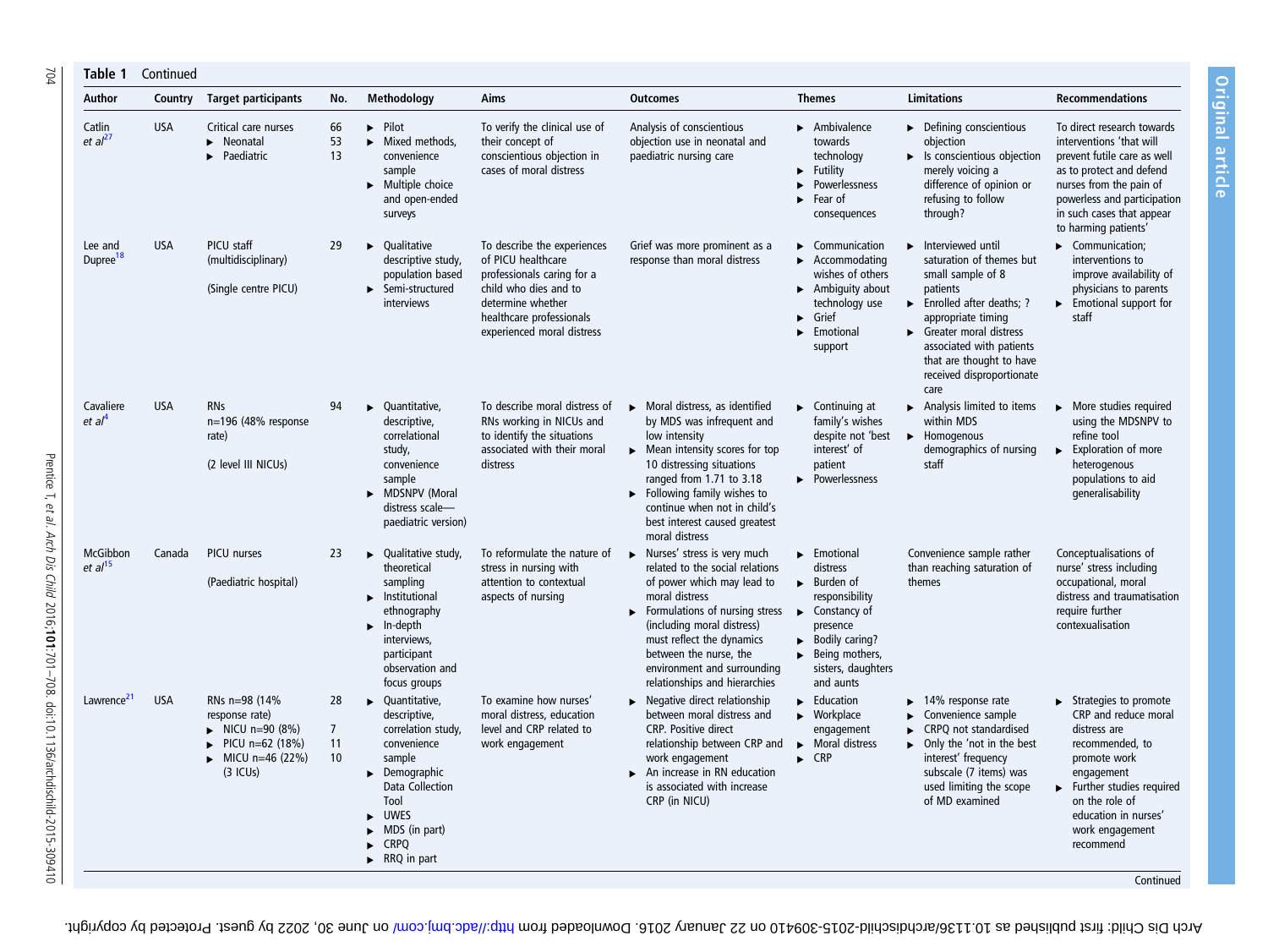| Table 1                                      | Continued  |                                                                                                                                                                                                                                        |                      |                                                                                                                                                            |                                                                                                                                                                                                                                                                                                                                                                                      |                                                                                                                                                                                                                                                                                                                                                                                  |                                                                                                                                                                                                                    |                                                                                                                                                                                                       |                                                                                                                                                                                                      |
|----------------------------------------------|------------|----------------------------------------------------------------------------------------------------------------------------------------------------------------------------------------------------------------------------------------|----------------------|------------------------------------------------------------------------------------------------------------------------------------------------------------|--------------------------------------------------------------------------------------------------------------------------------------------------------------------------------------------------------------------------------------------------------------------------------------------------------------------------------------------------------------------------------------|----------------------------------------------------------------------------------------------------------------------------------------------------------------------------------------------------------------------------------------------------------------------------------------------------------------------------------------------------------------------------------|--------------------------------------------------------------------------------------------------------------------------------------------------------------------------------------------------------------------|-------------------------------------------------------------------------------------------------------------------------------------------------------------------------------------------------------|------------------------------------------------------------------------------------------------------------------------------------------------------------------------------------------------------|
| Author                                       | Country    | <b>Target participants</b>                                                                                                                                                                                                             | No.                  | Methodology                                                                                                                                                | Aims                                                                                                                                                                                                                                                                                                                                                                                 | <b>Outcomes</b>                                                                                                                                                                                                                                                                                                                                                                  | <b>Themes</b>                                                                                                                                                                                                      | <b>Limitations</b>                                                                                                                                                                                    | <b>Recommendations</b>                                                                                                                                                                               |
| Sannino<br>et al <sup>17</sup>               | Italy      | <b>Nurses</b><br>n=472 (86% response<br>rate)<br>(15 level III NICUs)                                                                                                                                                                  | 406                  | $\blacktriangleright$ Quantitative,<br>cross-sectional<br>questionnaires,<br>convenience<br>sample<br>MDSNPV-Italia                                        | $\blacktriangleright$ To evaluate the<br>frequency, intensity and<br>level of moral distress<br>experienced by nurses<br>working in NICUs<br>$\blacktriangleright$ To assess whether nurses<br>working in NICUs with<br>$>$ /=1000 deliveries/year<br>experience a higher<br>frequency, intensity and<br>level of moral distress<br>than nurses working in<br>NICUs <1000 deliveries | $\blacktriangleright$ Low moral distress rate as<br>measured by MDS. Initiating<br>care when felt futile ranked<br>highest cause of moral<br>distress<br>No association between the<br>$\blacktriangleright$<br>number of deliveries in a<br>centre and the moral distress<br>of nurses                                                                                          | $\blacktriangleright$ 'Aggressive' use<br>of technology<br>without<br>perceived benefit<br>$\blacktriangleright$ Honouring<br>parental<br>decision-making                                                          | Sample limited to Northern<br>Italy                                                                                                                                                                   | Further studies required in<br>neonatal context                                                                                                                                                      |
| Molloy<br>et al <sup>16</sup>                | Canada     | <b>Nurses</b><br>(Tertiary academic<br>referral hospital)                                                                                                                                                                              | 15                   | Qualitative<br>Ы<br>interviews,<br>convenience<br>sample<br>$\blacktriangleright$ Secondary<br>analysis of data                                            | To increase understanding of<br>moral distress experienced by<br>nurses involved in the<br>decision-making regarding<br>resuscitation of neonates at<br>the margins of viability $(<25$<br>+6 weeks)                                                                                                                                                                                 | Nurses perceive a lack of power<br>and influence in the neonatal<br>resuscitation decision-making<br>process                                                                                                                                                                                                                                                                     | $\blacktriangleright$ 5 themes<br>contribute to<br>moral distress<br>- Uncertainty<br>- Questioning<br>informed<br>consent<br>- Differing<br>perspectives<br>- Harm and<br>suffering<br>- Being with the<br>family | $\triangleright$ Secondary analysis-<br>analysis limited to<br>original data<br>$\triangleright$ Only 15 respondents                                                                                  | $\blacktriangleright$ Provide staff with<br>coping mechanisms<br>Engage more effective<br>communication<br>strategies<br>Additional research on<br>why nurses feel<br>helpless in<br>decision-making |
| Sauerland<br>et al <sup>7</sup><br>(Part II) | <b>USA</b> | Nurses working in<br>NICU/PICU and<br>intermediate care<br>settings<br>n=152 (35% response<br>rate)<br>(Academic safety net<br>hospital-provides<br>significant service to<br>lower socioeconomic<br>population)                       | 53                   | • Quantitative<br>questionnaires,<br>convenience<br>sample<br><b>MDSNPV</b><br>Olson's HECS-S                                                              | To explore perceptions of<br>moral distress, moral residue<br>and ethical climate among<br>registered nurses                                                                                                                                                                                                                                                                         | PICU and NICU nurses<br>experience less moral distress<br>than those in adult ICUs<br>$\blacktriangleright$ Greatest distress caused by<br>inadequate staffing,<br>incompetent staff, performing<br>unnecessary tests and<br>treatments and continuing<br>life support when not in<br>child's best interest<br>$\triangleright$ Work climate was ranked as<br>moderately ethical | $\blacktriangleright$ Work climate<br>$\blacktriangleright$ Moral distress                                                                                                                                         | $\blacktriangleright$ 35% response rate<br>$\blacktriangleright$ Single site<br>Lack of differentiation<br>between NICU/PICU<br>nurses and involvement<br>in critical care vs<br>intermediate setting | Intervention studies that<br>address moral distress at<br>the individual.<br>intraprofessional/<br>interprofessional<br>environment and hospital<br>policies                                         |
| Trotochaud<br>et al <sup>19</sup>            | <b>USA</b> | Multidisciplinary<br>paediatric healthcare<br>providers<br>$\triangleright$ NICU nurses<br>NICU other<br>$\blacktriangleright$ PICU nurses<br>PICU other<br>Overall response<br>rate ranged from<br>26.3% for<br>physicians across all | 84<br>38<br>79<br>47 | 1113 ► Quantitative<br>descriptive study,<br>convenience<br>sample<br>MDS-R<br>▶<br>$\blacktriangleright$ Survey questions<br>on demographic<br>and intent | $\blacktriangleright$ To determine the degree<br>of moral distress<br>experienced by paediatric<br>providers from different<br>professional groups and<br>working in different<br>clinical settings<br>$\blacktriangleright$ To describe the<br>relationship of moral<br>distress to paediatric<br>provider intent to leave                                                          | $\triangleright$ Both physicians and nurses<br>experience moral distress<br>(percentage, describe)<br>Aggressive' burdensome<br>end-of-life care not<br>considered appropriate is<br>commonly associated with<br>moral distress                                                                                                                                                  | $\blacktriangleright$ Moral distress<br>$\blacktriangleright$ 'Aggressive<br>treatment'<br>$\blacktriangleright$ Teamwork                                                                                          | $\blacktriangleright$ <30% response rate<br>across all paediatric and<br>neonatal professionals<br>$\triangleright$ Responses from single<br>organisation                                             | Strategies that help<br>providers recognise morally<br>distressing situations when<br>experienced                                                                                                    |

**Continued** 

Original article

Original article

705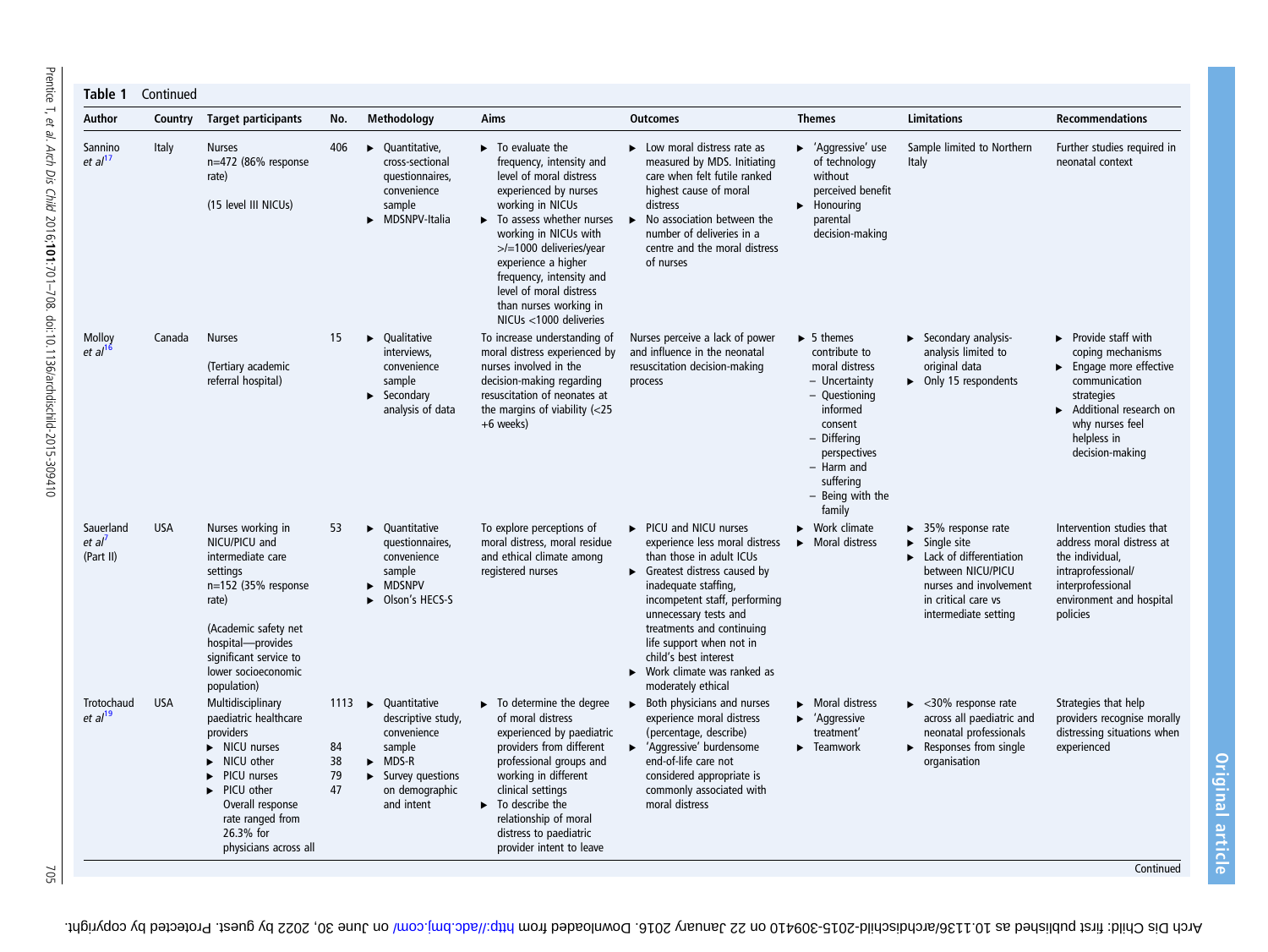| Table 1                  | Continued |                                                                                                 |   |                               |                                                                                                         |                                                                                                                                                                                                                                                                                                                                                                                                                                                            |                               |                                                       |                                                       |
|--------------------------|-----------|-------------------------------------------------------------------------------------------------|---|-------------------------------|---------------------------------------------------------------------------------------------------------|------------------------------------------------------------------------------------------------------------------------------------------------------------------------------------------------------------------------------------------------------------------------------------------------------------------------------------------------------------------------------------------------------------------------------------------------------------|-------------------------------|-------------------------------------------------------|-------------------------------------------------------|
| Author                   |           | Country Target participants                                                                     | ş | Methodology                   | Aims                                                                                                    | <b>Outcomes</b>                                                                                                                                                                                                                                                                                                                                                                                                                                            | Themes                        | Limitations                                           | Recommendations                                       |
|                          |           | 40.9% for nurses<br>departments to<br>departments)<br>(3 Children's<br>hospitals)<br>across all |   |                               | paediatric provider moral<br>To identify situations<br>more likely to be<br>associated with<br>distress |                                                                                                                                                                                                                                                                                                                                                                                                                                                            |                               |                                                       |                                                       |
| Wall et al <sup>20</sup> | Canada    | Multidisciplinary<br>dieticians,                                                                |   | interviews and<br>Qualitative | influences on moral distress<br>To explore organisational                                               | Individual experience, ethical<br>climate and organisational                                                                                                                                                                                                                                                                                                                                                                                               | Relationships<br>with         | > Small sample size with<br>limited generalisability. | Further exploration of the<br>mpact of organisational |
|                          |           | respiratory therapist<br>social worker                                                          |   | focus groups,<br>convenience  | for healthcare professionals<br>working in PICUs                                                        | structures are intertwined in<br>creating moral distress                                                                                                                                                                                                                                                                                                                                                                                                   | organisational<br>management, | moral distress was not a<br>Secondary analysis-       | structures on moral<br>distress is required           |
|                          |           | nurses,                                                                                         |   | sample                        |                                                                                                         |                                                                                                                                                                                                                                                                                                                                                                                                                                                            | structure and                 | focus of the original                                 |                                                       |
|                          |           | physicians,                                                                                     |   | Secondary                     |                                                                                                         |                                                                                                                                                                                                                                                                                                                                                                                                                                                            | processes                     | interview questions                                   |                                                       |
|                          |           | medical resident                                                                                |   | analysis                      |                                                                                                         |                                                                                                                                                                                                                                                                                                                                                                                                                                                            | Workload and                  |                                                       |                                                       |
|                          |           | (multicentre PICUs)                                                                             |   |                               |                                                                                                         |                                                                                                                                                                                                                                                                                                                                                                                                                                                            | resources                     |                                                       |                                                       |
|                          |           |                                                                                                 |   |                               |                                                                                                         |                                                                                                                                                                                                                                                                                                                                                                                                                                                            | Feam dynamics                 |                                                       |                                                       |
|                          |           |                                                                                                 |   |                               |                                                                                                         | CRP, critical reflective practice practice questionnaire; HECS-S, hospital ethical ethical ethical express vales, moral distness scale; Moral, moral distness scale revised; MICU, medical intensive care unit; MISSNPV,<br>moral distress scale neonatal-paediatric version; NICU, neonatal intensive care unit; PICU, paediatric intensive care unit; RN, registered nurse; RRQ, reflection-rumination questionnaire; UWES, Utrecht work engagement scal |                               |                                                       |                                                       |
|                          |           |                                                                                                 |   |                               |                                                                                                         |                                                                                                                                                                                                                                                                                                                                                                                                                                                            |                               |                                                       |                                                       |

various healthcare professionals within the organisational structures, rather than focusing on the individual experiences of a particular healthcare professional. Such studies into ethical climate were in the minority.

# **DISCUSSION**

In common with the adult nursing literature, moral distress within NICUs and PICUs most commonly results from disproportionate interventions perceived to not be in the child's best interests,[11 17 19](#page-7-0) often within a negative ethical climate. With an increasing reliance on life-sustaining technology within intensive care, moral distress is a significant issue for healthcare professionals working in these environments. However, research has been hindered by unclear definitions of the term, small sample sizes and poorly designed studies that frequently lack a multidisciplinary approach.

Despite the large amount of theoretical and increasing empirical literature (especially in adult nursing literature) the term moral distress is not commonly used in clinical practice, making empirical research and direct enquiry difficult. Janvier *et al*<sup>[12](#page-7-0)</sup> instead use the term 'ethical confrontations'. While this term captures the moral component and suggests some form of disagreement, the term may be too broad, encompassing moral dilemmas. At times the difference between moral distress and moral dilemmas may be subtle, but it is important. In moral dilemmas, there are competing ethical principles, but no single principle clearly outweighs any another in that situation. This can create distress related to uncertainty about the right course of action. By contrast, in moral distress characteristically the right course of action is clear, but there are barriers or constraints which prevent healthcare professionals from taking this course of action. Moral distress therefore challenges personal moral integrity, resulting in the negative consequences to self and patient care. Hefferman and Heilig<sup>[19](#page-7-0)</sup> specifically sought responses about moral dilemmas, yet many of their examples are of moral distress, demonstrating the terms have been conflated. Lee and Dupree<sup>14</sup> have used a much more stringent definition of moral distress, whereby cases must demonstrate an external constraint impacting action and the 'right' action not being taken. Additionally, their study sought unprompted expressions of moral distress to prevent measurement bias, using content analysis of staff experiences surrounding the death of critically ill patients. The study is useful in describing that not all distress surrounding the death of a child is moral distress, and such emotions can be an important expression of humanity. Common terms and framing of moral distress within different healthcare settings will strengthen a meaningful discussion and collaboration between disciplines.

Three themes featured commonly within the literature: causes of moral distress, relational dynamics between healthcare professionals within different settings or ethical climate and the impact of moral distress over time. The primary causes of moral distress in these studies were perceived disproportionate care, considered not in a patient's best interests and a perceived inability on the part of the healthcare professional to advocate for the child. The advancement of technology per se was often a source of ambivalence among (particularly nursing) healthcare professionals: its availability is viewed as a driving force behind the provision of disproportionate care that leads to moral distress. However, these are only apparent causes; the underlying causes relate to the ethical climate within the unit—the dynamics that occur between individual healthcare professionals and the organisational structures within which they work.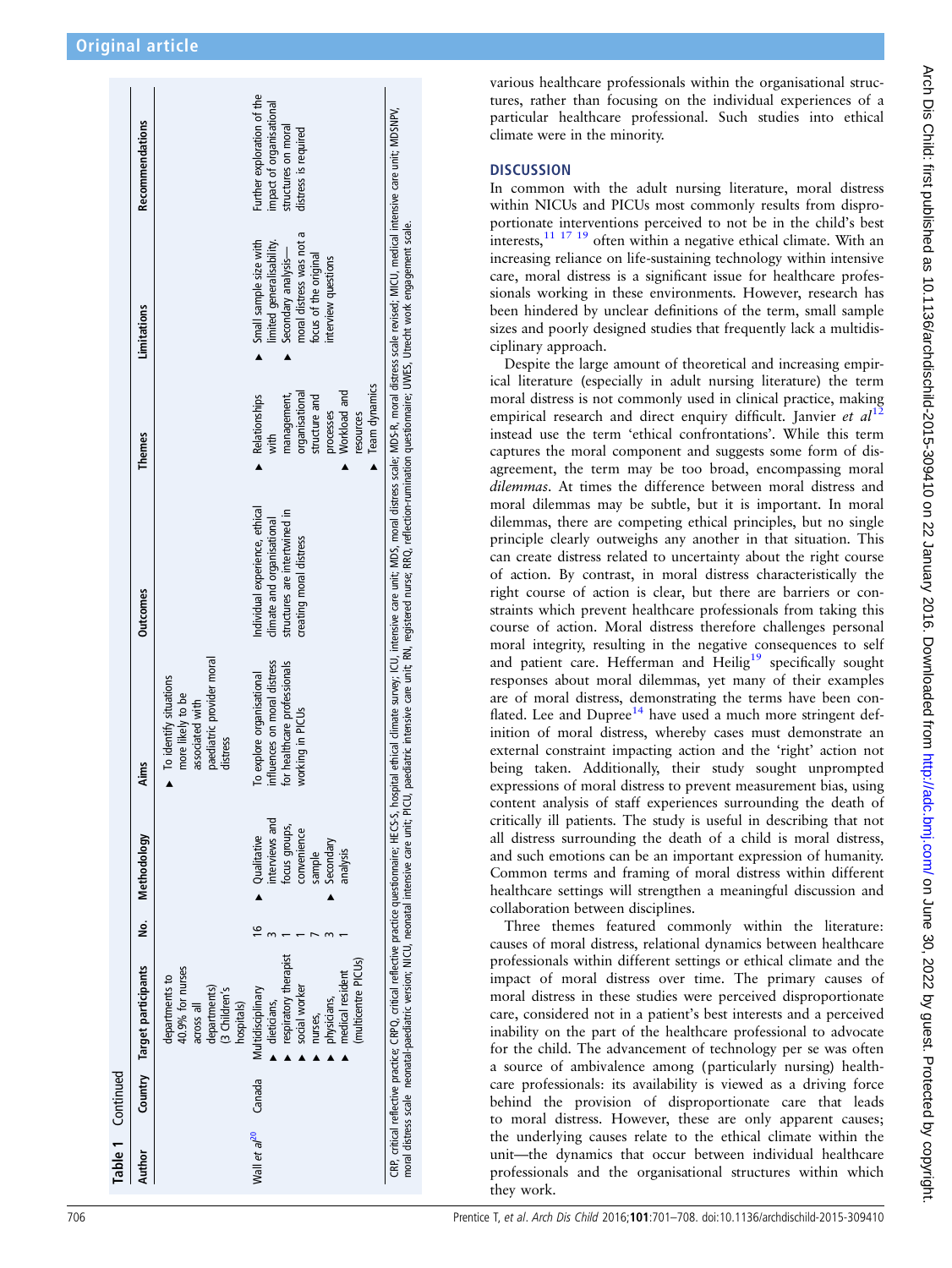Despite studies acknowledging that moral distress occurs in other healthcare disciplines,<sup>[4](#page-7-0)</sup> nurses remain the main focus of empirical research. Molloy et  $al^{16}$  $al^{16}$  $al^{16}$  justify this imbalance by stating that nurses are the frontline workers, representing the largest number within the healthcare team. The negative impact of moral distress on work engagement<sup>[21](#page-7-0)</sup> and job retention<sup>22</sup> provides further justification. Yet the prevailing attitude is that nurses are particularly vulnerable 'because of the nature of nursing as a moral endeavour, the intimacy of the nurse-patient relationship, and the role of nurses'.<sup>[4](#page-7-0)</sup> Despite efforts in collaboration, physicians are still depicted as upholding the 'goals of "saving life" and "furthering the advancement of science" often support[ing] continued technologic interventions beyond the comfort level of the nurse', and 'causing harm instead of providing comfort and dignity to patients at the ends of their lives'. [4](#page-7-0) Nurses are thus presented as victims of the 'aggressive care': the physician is the perpetrator, responsible for the treatment plan. Medical literature, in contrast, tends not to use the term moral distress. Rather, the terms 'dilemma' or 'ethical confrontation' are used despite clear examples of constrained responses to moral judgements.

Such distinctions between nursing and medical staff are unwarranted. Solomon et  $al<sup>11</sup>$  $al<sup>11</sup>$  $al<sup>11</sup>$  found 38% of critical care physicians and 48% of nursing staff reported acting against their consciences. Trotochaud et  $al^{19}$  $al^{19}$  $al^{19}$  also found no statistical difference between physician and nursing moral distress within critical care staff. This is despite Trotochaud et al using the MDS-R, a scale that is a more concise (21 items) version of Corley's original MDS<sup>23</sup> that measures the frequency and intensity of moral distress. The MDS-R was designed for both multivariate research and clinical use, and involves six parallel versions (adult/paediatric populations, and for nursing, physician and other healthcare professionals). $24$  Yet its conceptualisation of moral distress appears limited and potentially underestimates the degree of moral distress experienced by physicians. Its poorer reliability in physicians<sup>[24](#page-7-0)</sup> limits comparisons between healthcare professionals. As the multifaceted causes of moral distress are further delineated, the instrument will need to be revised to increase its sensitivity for different providers and settings.<sup>[9](#page-7-0)</sup>

An emphasis on ethical climate<sup>7</sup> <sup>15</sup> <sup>20</sup> rather than on psychological aspects of moral distress has been a relatively recent advance in moral distress literature. Sauerland et  $al^7$  $al^7$  used Olson's 26-item Hospital Ethical Climate Survey (HECS) to measure how hospital nurses perceive their work setting, by addressing five factors reflecting nurses' relationships with peers, patients, managers, physicians and the hospital. $^{25}$  $^{25}$  $^{25}$  Though the nurses described their environment as moderately ethical, the HECS statement reflecting involvement in treatment decisions was among the lowest-scoring items. This implies that where there are ethical concerns, nurses may feel unable to voice their views as they see themselves as bearing little influence, contrib-uting to moral distress.<sup>[7](#page-7-0)</sup>

It is noteworthy that empirical research focusing on nursing staff frequently calls for increased collaboration, yet the vast majority of these studies fails to consider the ethical climate or capture the perspectives of other healthcare professionals. Wall *et al's* study<sup>20</sup> is therefore important in providing a multidisciplinary perspective, 'revealing that organisational characteristics impact all healthcare providers, although they do so in different ways, depending on relative organisational power, position and role.' Wall et al acknowledged that 'having a voice and being heard were common needs.' Importantly, parental views (and their moral distress) were notably absent from the discussions of

included studies (though parental moral distress was not sought in the search strategy).

Education has been an alternative focus for potential interventions with very mixed results. Some studies suggest that further education exposes staff to additional ethics education that increases the participant's moral sensitivity and thus predisposition to moral distress[.7 26](#page-7-0) Conversely, it may be reasonable to think that improved education regarding the outcomes of patients, the degree of uncertainty of certain conditions and appropriate pain control in intensive care patients leads to empowerment to voice and articulate concerns in a constructive manner. Lawrence et  $al^{21}$  $al^{21}$  $al^{21}$  found a relationship within NICU nurses between education level and Critical Reflective Practice (CRP)—defined by the authors as 'being mindful of self within or after professional practice situations', for example, reflecting on moral sensitivity and understanding personal motivations for action. However, this relationship was not evident in the PICU or medical intensive care unit (MICU) populations. Sauerland et al found that MDS scores were lower in paediatric/neonatal nurses despite 77% holding a bachelor's degree or higher compared with slightly more than 50% in the adult setting. The majority of researchers, however, have reported that there was no relationship between the experience of moral distress and characteristics such as age, religion, level of education and marital status.<sup>[4](#page-7-0)</sup>

Clinical acumen, and not just years worked or degree obtained, must also be considered in assessments of education. Janvier et  $al<sup>12</sup>$  $al<sup>12</sup>$  $al<sup>12</sup>$  examined the impact of clinical knowledge that influences assessment of a patient's 'best interest'. Residents and nurses who were inaccurately pessimistic about neonatal outcomes had higher thresholds for resuscitation at the limits of viability. However, while the pessimistic residents experienced fewer ethical confrontations, pessimistic nurses conversely experienced more. Improving knowledge of outcomes to combat moral distress has been relatively underexplored in a literature that has focused on hierarchical interactions. Yet in a field where there is genuine uncertainty, subjective assessments of pain and suffering and a duty to progress medical knowledge and practice, it is unreasonable to expect that education alone is sufficient to overcome moral distress.

The key may be in understanding how experiences of moral distress change with respect to time and in response to the evolving dynamics of the patient, his or her family and the institutional climate—yet no longitudinal studies directly examining moral distress were identified. Epstein has proposed at a theoretical level that moral distress for an individual will increase with repeated exposure to distress (the 'crescendo effect)'.<sup>[2](#page-7-0)</sup> Conversely, it may be hypothesised that continued exposure leads to desensitisation and thus reduced moral distress. No published studies support either view: there is no association between years of practice and moral distress. Nor can it be assumed that years of practice equates to exposure to morally distressing situations. Healthcare professionals for whom moral distress has a highly negative impact may abandon the intensive care unit (ICU) setting to provide care in less morally challenging environments.

It is conceivable that the degree of moral distress on a unit would vary with time, depending on the cases in the unit, how firmly moral views are held by individuals and how responsive the ethical environment is to the distress. Thus the Lee and Dupree study, $18$  which interviewed participants after the death of a child (mostly following redirection of care), may underestimate the degree of moral distress experienced by staff at other points in time. As moral distress is generally experienced during